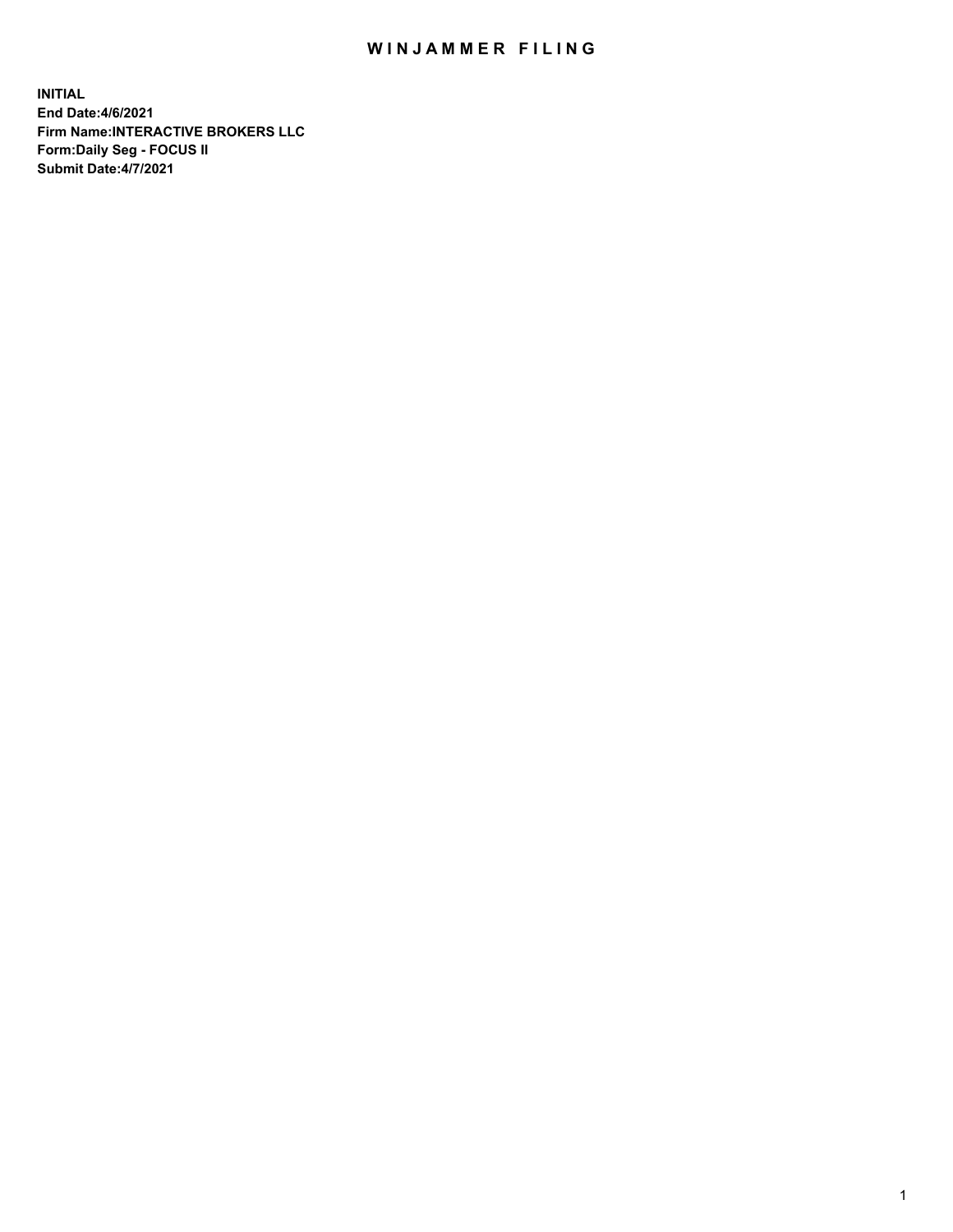**INITIAL End Date:4/6/2021 Firm Name:INTERACTIVE BROKERS LLC Form:Daily Seg - FOCUS II Submit Date:4/7/2021 Daily Segregation - Cover Page**

| Name of Company                                                                                                                                                                                                                                                                                                                | <b>INTERACTIVE BROKERS LLC</b>                                                                  |
|--------------------------------------------------------------------------------------------------------------------------------------------------------------------------------------------------------------------------------------------------------------------------------------------------------------------------------|-------------------------------------------------------------------------------------------------|
| <b>Contact Name</b>                                                                                                                                                                                                                                                                                                            | James Menicucci                                                                                 |
| <b>Contact Phone Number</b>                                                                                                                                                                                                                                                                                                    | 203-618-8085                                                                                    |
| <b>Contact Email Address</b>                                                                                                                                                                                                                                                                                                   | jmenicucci@interactivebrokers.c<br>om                                                           |
| FCM's Customer Segregated Funds Residual Interest Target (choose one):<br>a. Minimum dollar amount: ; or<br>b. Minimum percentage of customer segregated funds required:%; or<br>c. Dollar amount range between: and; or<br>d. Percentage range of customer segregated funds required between:% and%.                          | $\overline{\mathbf{0}}$<br>$\overline{\mathbf{0}}$<br>155,000,000 245,000,000<br>0 <sub>0</sub> |
| FCM's Customer Secured Amount Funds Residual Interest Target (choose one):<br>a. Minimum dollar amount: ; or<br>b. Minimum percentage of customer secured funds required:% ; or<br>c. Dollar amount range between: and; or<br>d. Percentage range of customer secured funds required between:% and%.                           | $\frac{0}{0}$<br>80,000,000 120,000,000<br>0 <sub>0</sub>                                       |
| FCM's Cleared Swaps Customer Collateral Residual Interest Target (choose one):<br>a. Minimum dollar amount: ; or<br>b. Minimum percentage of cleared swaps customer collateral required:% ; or<br>c. Dollar amount range between: and; or<br>d. Percentage range of cleared swaps customer collateral required between:% and%. | $\frac{0}{0}$<br>0 <sub>0</sub><br>0 <sub>0</sub>                                               |

Attach supporting documents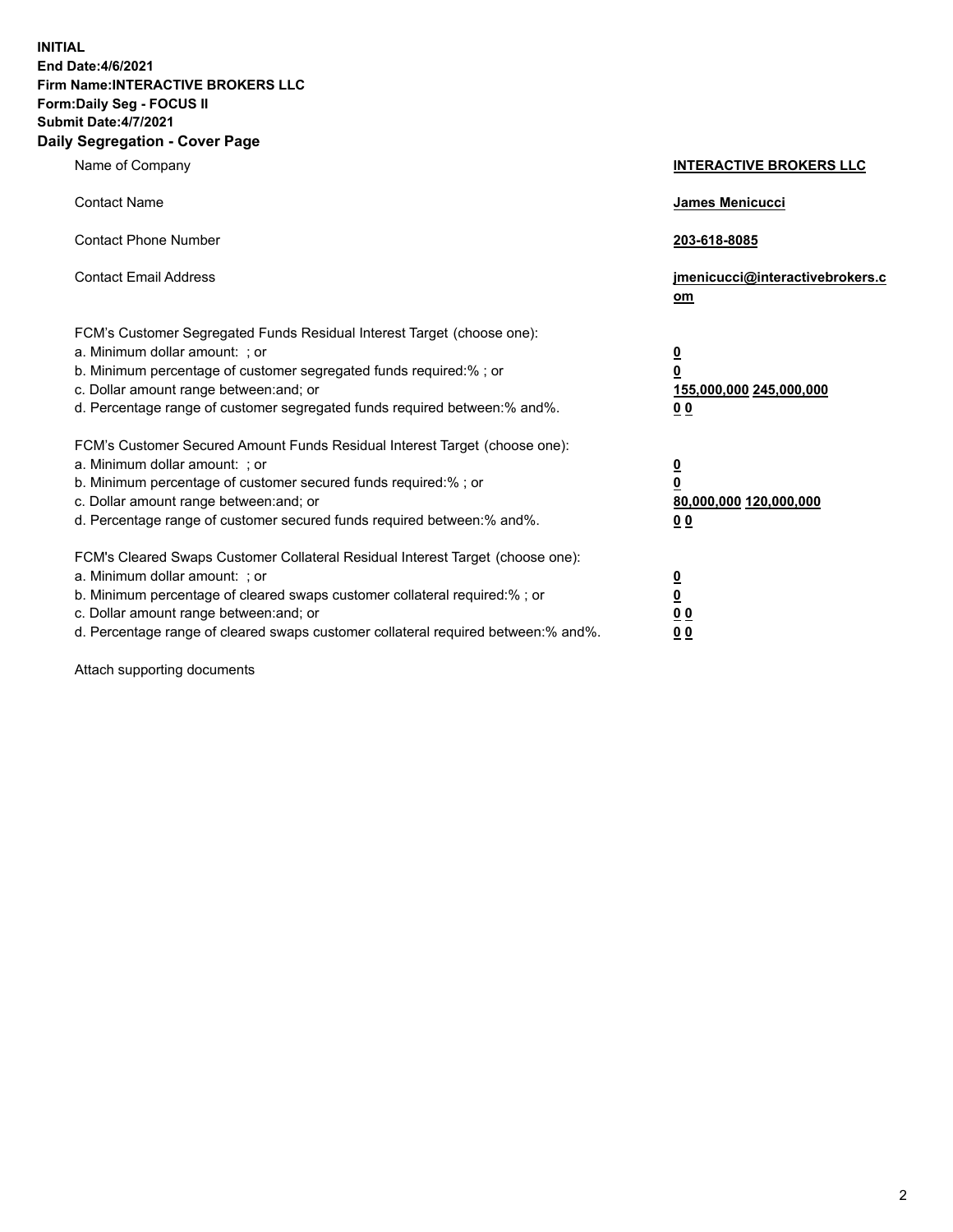## **INITIAL End Date:4/6/2021 Firm Name:INTERACTIVE BROKERS LLC Form:Daily Seg - FOCUS II Submit Date:4/7/2021 Daily Segregation - Secured Amounts**

|     | 2011, Ocgi ogation - Oceaned Anioania                                                                      |                                   |
|-----|------------------------------------------------------------------------------------------------------------|-----------------------------------|
|     | Foreign Futures and Foreign Options Secured Amounts                                                        |                                   |
|     | Amount required to be set aside pursuant to law, rule or regulation of a foreign                           | $0$ [7305]                        |
|     | government or a rule of a self-regulatory organization authorized thereunder                               |                                   |
| 1.  | Net ledger balance - Foreign Futures and Foreign Option Trading - All Customers                            |                                   |
|     | A. Cash                                                                                                    | 471,659,835 [7315]                |
|     | B. Securities (at market)                                                                                  | $0$ [7317]                        |
| 2.  | Net unrealized profit (loss) in open futures contracts traded on a foreign board of trade                  | 15,689,286 [7325]                 |
| 3.  | Exchange traded options                                                                                    |                                   |
|     | a. Market value of open option contracts purchased on a foreign board of trade                             | 135,686 [7335]                    |
|     | b. Market value of open contracts granted (sold) on a foreign board of trade                               | $-15,505$ [7337]                  |
| 4.  | Net equity (deficit) (add lines 1. 2. and 3.)                                                              | 487,469,302 [7345]                |
| 5.  | Account liquidating to a deficit and account with a debit balances - gross amount                          | 4,881 [7351]                      |
|     | Less: amount offset by customer owned securities                                                           | 0 [7352] 4,881 [7354]             |
| 6.  | Amount required to be set aside as the secured amount - Net Liquidating Equity                             | 487,474,183 [7355]                |
|     | Method (add lines 4 and 5)                                                                                 |                                   |
| 7.  | Greater of amount required to be set aside pursuant to foreign jurisdiction (above) or line                | 487,474,183 [7360]                |
|     | 6.                                                                                                         |                                   |
|     | FUNDS DEPOSITED IN SEPARATE REGULATION 30.7 ACCOUNTS                                                       |                                   |
| 1.  | Cash in banks                                                                                              |                                   |
|     | A. Banks located in the United States                                                                      | 11,821,649 [7500]                 |
|     | B. Other banks qualified under Regulation 30.7                                                             | 0 [7520] 11,821,649 [7530]        |
| 2.  | Securities                                                                                                 |                                   |
|     | A. In safekeeping with banks located in the United States                                                  | 324,993,250 [7540]                |
|     | B. In safekeeping with other banks qualified under Regulation 30.7                                         | 0 [7560] 324,993,250 [7570]       |
| 3.  | Equities with registered futures commission merchants                                                      |                                   |
|     | A. Cash                                                                                                    | $0$ [7580]                        |
|     | <b>B.</b> Securities                                                                                       | $0$ [7590]                        |
|     | C. Unrealized gain (loss) on open futures contracts                                                        | $0$ [7600]                        |
|     | D. Value of long option contracts                                                                          | $0$ [7610]                        |
|     | E. Value of short option contracts                                                                         | 0 [7615] 0 [7620]                 |
| 4.  | Amounts held by clearing organizations of foreign boards of trade                                          |                                   |
|     | A. Cash                                                                                                    | $0$ [7640]                        |
|     | <b>B.</b> Securities                                                                                       | $0$ [7650]                        |
|     | C. Amount due to (from) clearing organization - daily variation                                            | $0$ [7660]                        |
|     | D. Value of long option contracts                                                                          | $0$ [7670]                        |
|     | E. Value of short option contracts                                                                         | 0 [7675] 0 [7680]                 |
| 5.  | Amounts held by members of foreign boards of trade                                                         |                                   |
|     | A. Cash                                                                                                    | 289,114,627 [7700]                |
|     | <b>B.</b> Securities                                                                                       | $0$ [7710]                        |
|     | C. Unrealized gain (loss) on open futures contracts                                                        | 16,595,848 [7720]                 |
|     | D. Value of long option contracts                                                                          | 135,686 [7730]                    |
|     | E. Value of short option contracts                                                                         | -15,505 [7735] 305,830,656 [7740] |
| 6.  | Amounts with other depositories designated by a foreign board of trade                                     | $0$ [7760]                        |
| 7.  | Segregated funds on hand                                                                                   | $0$ [7765]                        |
| 8.  | Total funds in separate section 30.7 accounts                                                              | 642,645,555 [7770]                |
| 9.  | Excess (deficiency) Set Aside for Secured Amount (subtract line 7 Secured Statement<br>Page 1 from Line 8) | 155,171,372 [7380]                |
| 10. | Management Target Amount for Excess funds in separate section 30.7 accounts                                | 80,000,000 [7780]                 |
| 11. | Excess (deficiency) funds in separate 30.7 accounts over (under) Management Target                         | 75,171,372 [7785]                 |
|     |                                                                                                            |                                   |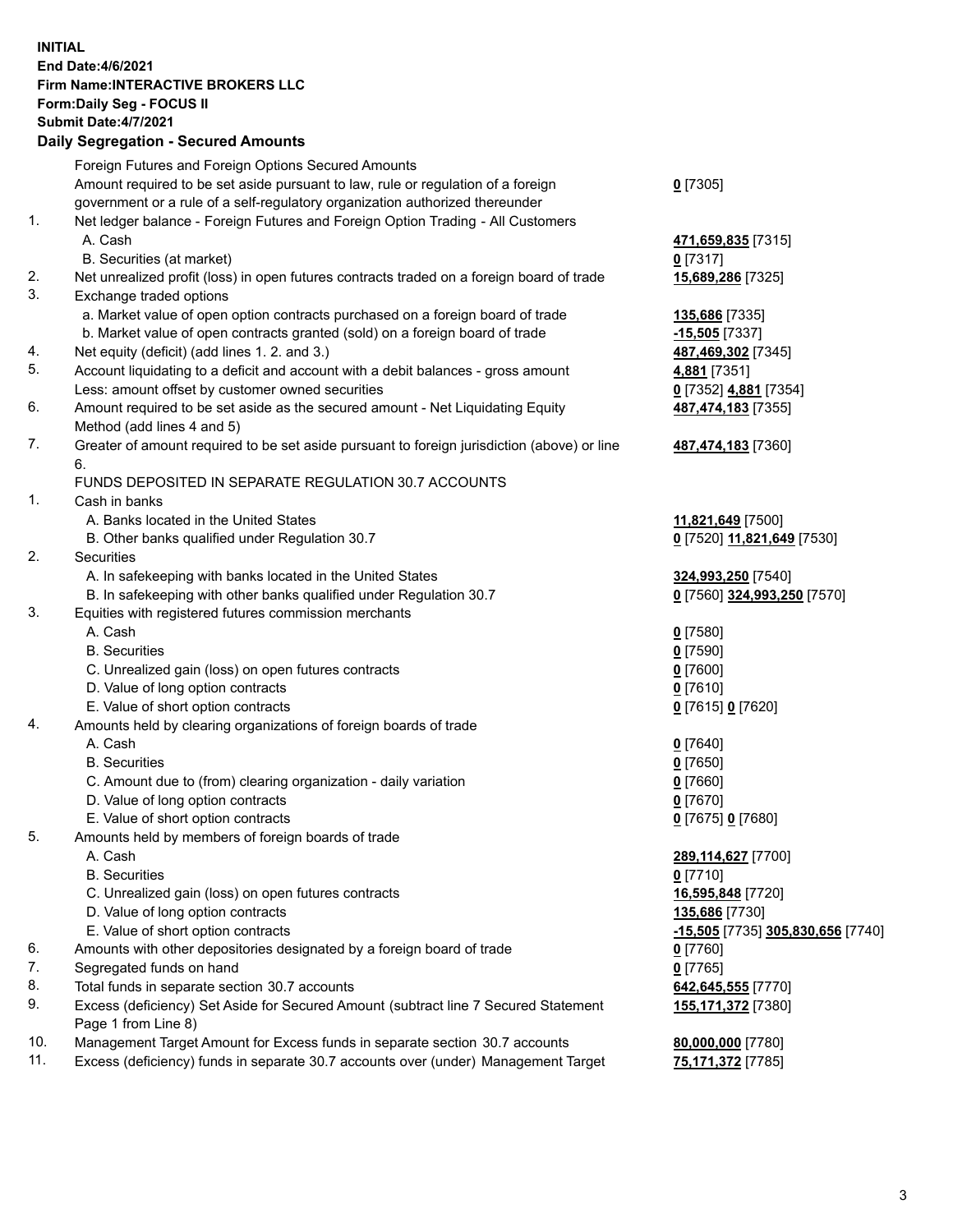**INITIAL End Date:4/6/2021 Firm Name:INTERACTIVE BROKERS LLC Form:Daily Seg - FOCUS II Submit Date:4/7/2021 Daily Segregation - Segregation Statement** SEGREGATION REQUIREMENTS(Section 4d(2) of the CEAct) 1. Net ledger balance A. Cash **6,454,596,899** [7010] B. Securities (at market) **0** [7020] 2. Net unrealized profit (loss) in open futures contracts traded on a contract market **59,027,656** [7030] 3. Exchange traded options A. Add market value of open option contracts purchased on a contract market **245,294,984** [7032] B. Deduct market value of open option contracts granted (sold) on a contract market **-220,854,386** [7033] 4. Net equity (deficit) (add lines 1, 2 and 3) **6,538,065,153** [7040] 5. Accounts liquidating to a deficit and accounts with debit balances - gross amount **1,313,441** [7045] Less: amount offset by customer securities **0** [7047] **1,313,441** [7050] 6. Amount required to be segregated (add lines 4 and 5) **6,539,378,594** [7060] FUNDS IN SEGREGATED ACCOUNTS 7. Deposited in segregated funds bank accounts A. Cash **1,290,070,802** [7070] B. Securities representing investments of customers' funds (at market) **3,127,956,660** [7080] C. Securities held for particular customers or option customers in lieu of cash (at market) **0** [7090] 8. Margins on deposit with derivatives clearing organizations of contract markets A. Cash **1,817,745,136** [7100] B. Securities representing investments of customers' funds (at market) **469,030,202** [7110] C. Securities held for particular customers or option customers in lieu of cash (at market) **0** [7120] 9. Net settlement from (to) derivatives clearing organizations of contract markets **10,141,623** [7130] 10. Exchange traded options A. Value of open long option contracts **245,033,479** [7132] B. Value of open short option contracts **-220,772,375** [7133] 11. Net equities with other FCMs A. Net liquidating equity **0** [7140] B. Securities representing investments of customers' funds (at market) **0** [7160] C. Securities held for particular customers or option customers in lieu of cash (at market) **0** [7170] 12. Segregated funds on hand **0** [7150] 13. Total amount in segregation (add lines 7 through 12) **6,739,205,527** [7180] 14. Excess (deficiency) funds in segregation (subtract line 6 from line 13) **199,826,933** [7190] 15. Management Target Amount for Excess funds in segregation **155,000,000** [7194]

16. Excess (deficiency) funds in segregation over (under) Management Target Amount Excess

**44,826,933** [7198]